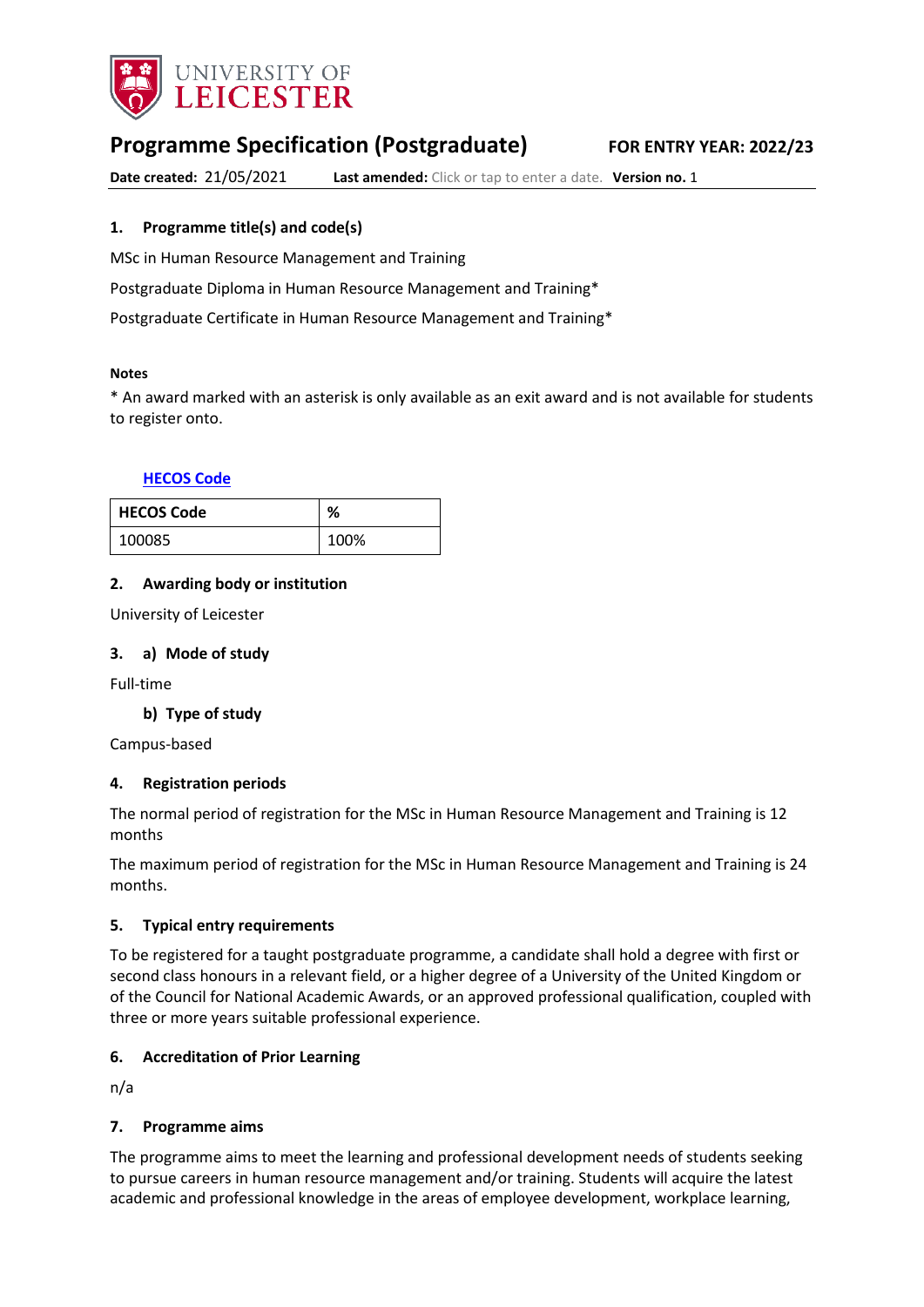human resource management, organisational performance, change management and work-related technology. Specifically, the aims of the course are as follows:

### **For the PGCert:**

- 1. To ensure that students can analyse and evaluate theories of human resource management within a variety of contexts, drawing on critical and sustainable approaches.
- 2. To ensure that students can analyse and critique theories of workplace learning and the ways in which they can be applied equitably and inclusively to employee development in a variety of contexts.

### **For the PGDip (in addition to the above):**

- 3. To ensure that students can analyse and critique a variety of theories, concepts and approaches relating to the management of performance, change management and the use of technology in work contexts.
- 4. To provide students with opportunities to develop a variety of transferable skills relevant to the needs of a range of employers including written and oral communication skills, critical analysis, appraisal of evidence, developing business cases, and problem-solving.

### **For the MSc (in addition to the above):**

5. To equip students with the necessary skills to undertake independent research work in the broad area of human resource management and training, as evidenced in the successful production of a research proposal and dissertation.

#### **8. Reference points used to inform the programme specification**

- QAA Benchmarking Statement
- Framework for Higher Education Qualifications (FHEQ)
- UK Quality Code for Higher Education
- [University Learning](https://www2.le.ac.uk/offices/sas2/quality/learnteach) Strategy
- [University Assessment Strategy](https://www2.le.ac.uk/offices/sas2/quality/learnteach)
- [University Transferable Skills Framework](https://uniofleicester.sharepoint.com/sites/MyEmployment/SitePages/Transferable-Skills-Framework.aspx)
- External Examiners' reports (annual)
- United Nations Education for Sustainable Development Goals

### **9. Programme Outcomes**

Unless otherwise stated, programme outcomes apply to all awards specified in [1.](#page-0-0) Programme title(s).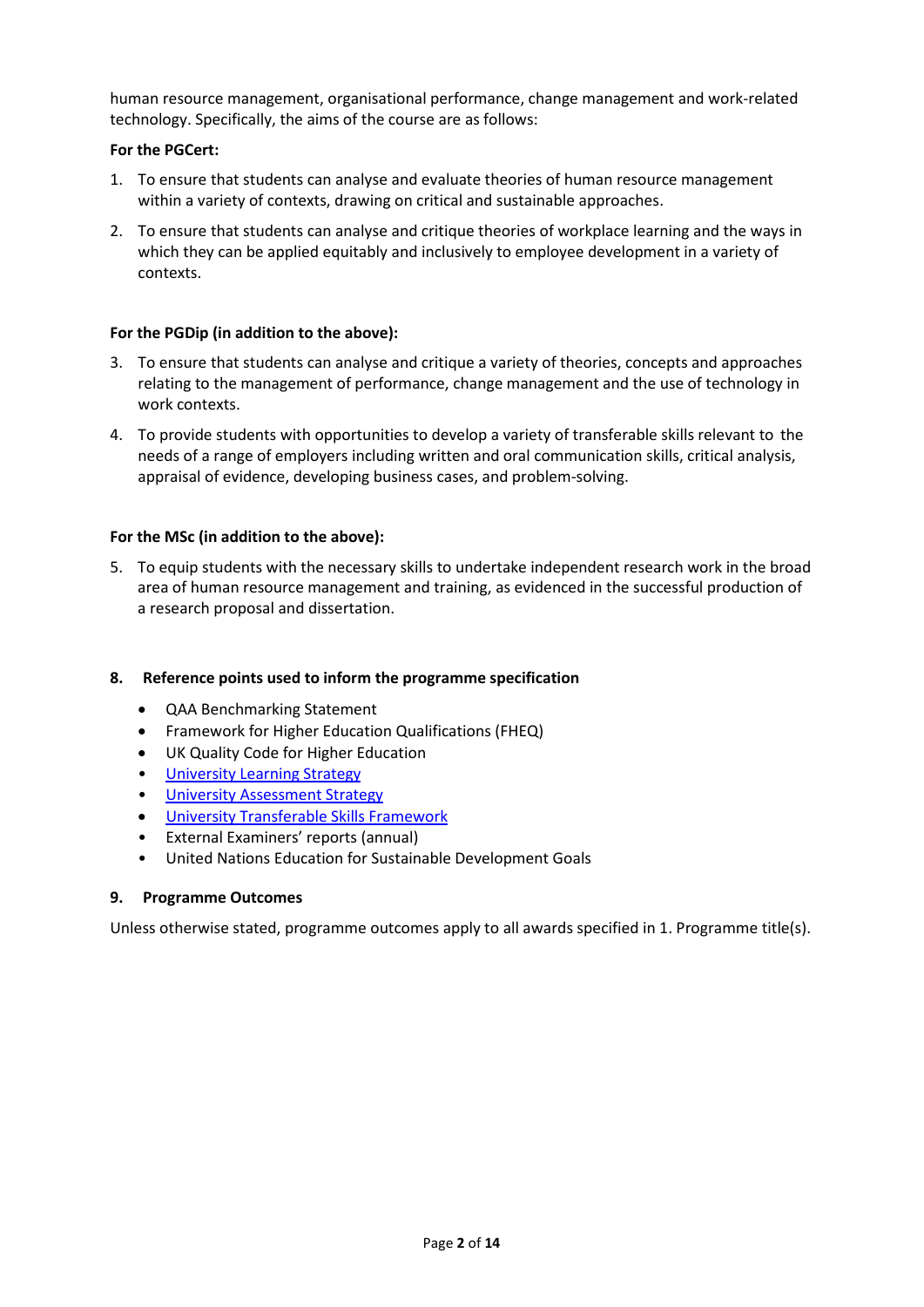# **Discipline specific knowledge and competencies**

# i) Knowledge

| <b>Intended Learning</b><br><b>Outcomes</b>                                                                                                                                                                                                                                                                                    | <b>Teaching and Learning Methods</b>                                                                                                                                                                                    | <b>How Demonstrated?</b>                                                 |
|--------------------------------------------------------------------------------------------------------------------------------------------------------------------------------------------------------------------------------------------------------------------------------------------------------------------------------|-------------------------------------------------------------------------------------------------------------------------------------------------------------------------------------------------------------------------|--------------------------------------------------------------------------|
| <b>Certificate</b><br>Graduates should possess a<br>sound knowledge of the<br>evidence base and<br>theoretical perspectives<br>underpinning contemporary<br>research on i) human<br>resource management<br>(HRM); and ii) workplace<br>learning, adult learning and<br>its application to employee<br>development.             | Lectures, seminars,<br>presentations, case study<br>activities, directed reading, self-<br>directed private-study,<br>assignment feedback: formative<br>and summative.                                                  | Essay assignments, online<br>examinations.                               |
| <b>Diploma</b><br>In addition to the above,<br>graduates should possess a<br>sound knowledge of the<br>theories and evidence bases<br>underpinning contemporary<br>approaches to implementing<br>improvements in<br>organisational performance,<br>change management and the<br>application of technology in<br>the workplace. | As above.                                                                                                                                                                                                               | Individual report, essay assignment,<br>case study assignment.           |
| <b>Masters</b><br>In addition to the above<br>students should possess<br>advanced knowledge of the<br>quantitative and qualitative<br>methods and methodologies<br>used to research human<br>resource management and<br>training                                                                                               | Lectures, seminars, workshops,<br>directed reading, self-directed<br>private study, feedback on the<br>dissertation proposal (formative<br>and summative), 1-to-1<br>dissertation supervision,<br>independent research. | In addition to the above, the<br>Dissertation proposal;<br>Dissertation. |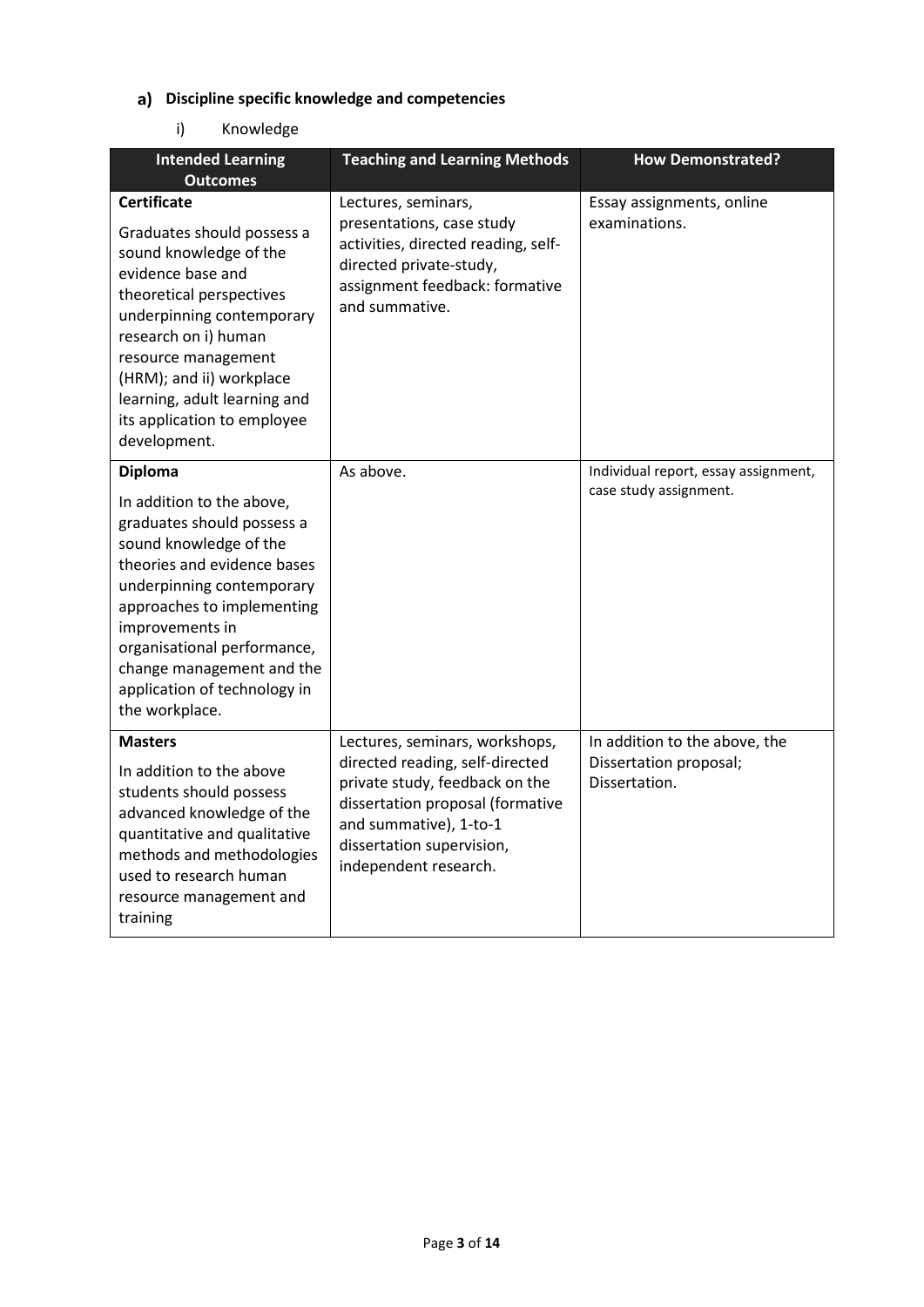ii) Concepts

| <b>Intended Learning</b><br><b>Outcomes</b>                                                                                                                                                                                                                                                                                                                                                                                                                                                                                                         | <b>Teaching and Learning Methods</b>                                                                                                                                   | <b>How Demonstrated?</b>                                       |
|-----------------------------------------------------------------------------------------------------------------------------------------------------------------------------------------------------------------------------------------------------------------------------------------------------------------------------------------------------------------------------------------------------------------------------------------------------------------------------------------------------------------------------------------------------|------------------------------------------------------------------------------------------------------------------------------------------------------------------------|----------------------------------------------------------------|
| <b>Certificate</b><br>Graduates should be able to<br>explain and critique core<br>HRM concepts such as:<br>strategic HRM; sustainable<br>practice in management,<br>work and employment;<br>equality, diversity and<br>inclusion; employee well-<br>being; and workplace<br>planning. Graduates should<br>also be able to explain and<br>evaluate core Training<br>concepts such as: the<br>learning organisation;<br>learning as participation;<br>workplace learning; equality<br>and diversity in learning; and<br>formal and informal learning. | Lectures, seminars,<br>presentations, case study<br>activities, directed reading, self-<br>directed private-study,<br>assignment feedback: formative<br>and summative. | Essay assignments, online<br>examinations.                     |
| <b>Diploma</b><br>In addition to the above,<br>graduates should be able to<br>explain and evaluate core<br>concepts in the field of<br><b>Organisational Performance</b><br>(for example high<br>performance work practices;<br>return on investment); and<br>concepts in the field of<br>change management and<br>technology (e.g. change<br>psychology, change<br>readiness and remote<br>working).                                                                                                                                               | As above.                                                                                                                                                              | Individual report, essay assignment,<br>case study assignment. |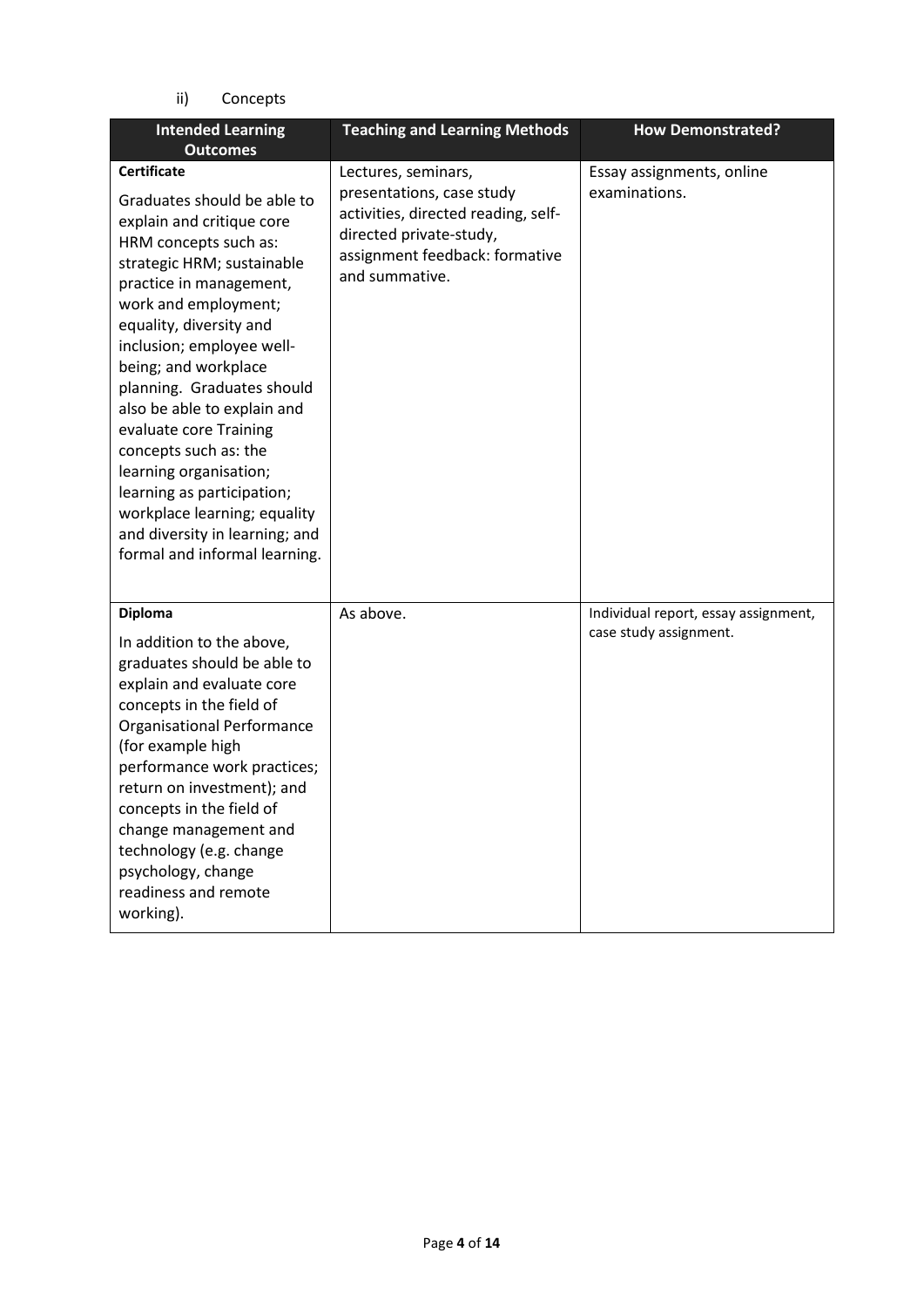| <b>Intended Learning</b><br><b>Outcomes</b>                                                                                                                                                                                                                                                                                                                                                                                                                                                                                                                                              | <b>Teaching and Learning Methods</b>                                                                                                                                                                                    | <b>How Demonstrated?</b>                                                 |
|------------------------------------------------------------------------------------------------------------------------------------------------------------------------------------------------------------------------------------------------------------------------------------------------------------------------------------------------------------------------------------------------------------------------------------------------------------------------------------------------------------------------------------------------------------------------------------------|-------------------------------------------------------------------------------------------------------------------------------------------------------------------------------------------------------------------------|--------------------------------------------------------------------------|
| <b>Masters</b><br>In addition to both of the<br>above graduates should be<br>able to explain and critique<br>core concepts used in<br>quantitative and qualitative<br>methods and methodologies<br>in the social sciences. This<br>includes differentiating<br>between positivism, post-<br>positivism and<br>interpretivism; discussing the<br>differences between<br>probability and non-<br>probability sampling;<br>discussing the differences<br>between various statistical<br>tests, demonstrating in-<br>depth knowledge of<br>grounded theory and<br>saturation point analysis. | Lectures, seminars, workshops,<br>directed reading, self-directed<br>private study, feedback on the<br>dissertation proposal (formative<br>and summative), 1-to-1<br>dissertation supervision,<br>independent research. | In addition to the above, the<br>Dissertation proposal;<br>Dissertation. |

# iii) Techniques

| <b>Intended Learning</b><br><b>Outcomes</b>                                                                                                                                                                                                                                                       | <b>Teaching and Learning Methods</b>                                                                             | <b>How Demonstrated?</b>                                                                                                                          |
|---------------------------------------------------------------------------------------------------------------------------------------------------------------------------------------------------------------------------------------------------------------------------------------------------|------------------------------------------------------------------------------------------------------------------|---------------------------------------------------------------------------------------------------------------------------------------------------|
| <b>Certificate and Diploma</b><br>Be able to demonstrate<br>knowledge of key theories<br>and concepts; be able to<br>select relevant material from<br>academic readings and<br>demonstrate familiarity with<br>the conventions of academic<br>writing and associated<br>bibliographic techniques. | Assignment feedback: formative<br>and summative; directed<br>reading, self-directed private-<br>study, seminars. | Academic Practice portfolio<br>assignment (formative), Essay<br>assignments, online<br>examinations, Individual report,<br>case study assignment. |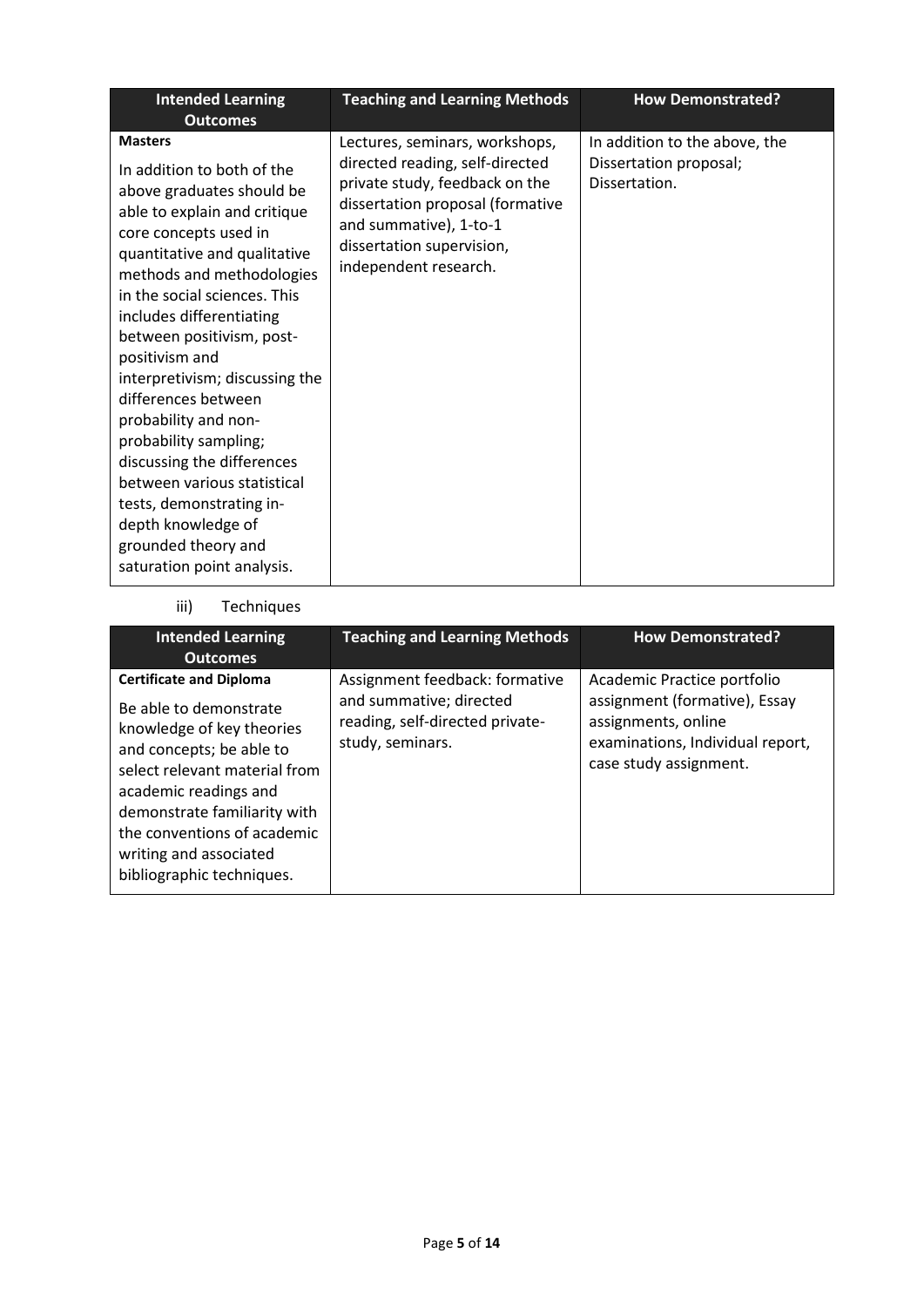| <b>Intended Learning</b><br><b>Outcomes</b>                                                                                                                                                                                                                                                                                                                                                                                                                                                                                                                                                   | <b>Teaching and Learning Methods</b>                                                                                                                                                                                         | <b>How Demonstrated?</b>                                                        |
|-----------------------------------------------------------------------------------------------------------------------------------------------------------------------------------------------------------------------------------------------------------------------------------------------------------------------------------------------------------------------------------------------------------------------------------------------------------------------------------------------------------------------------------------------------------------------------------------------|------------------------------------------------------------------------------------------------------------------------------------------------------------------------------------------------------------------------------|---------------------------------------------------------------------------------|
| <b>Masters</b><br>In addition to the above,<br>graduates should be able to<br>demonstrate mastery of a<br>range of methodological<br>tools used to investigate<br>topics in human resource<br>management and training<br>(including, interviews,<br>questionnaires, focus<br>groups, documentary<br>analysis, case studies.<br>Graduates should be able to<br>differentiate the conditions<br>when either qualitative or<br>quantitative data analysis<br>should be used and/or be<br>able to identify the<br>conditions under which it is<br>appropriate to combine<br>different techniques. | In addition to the above:<br>practical workshops and the<br>dissertation supervision process<br>(1-to-1), independent research,<br>lectures and seminars designed<br>to support the preparation of the<br>research proposal. | In addition to the above, the<br>Dissertation Proposal and the<br>Dissertation. |

# iv) Critical analysis

| <b>Intended Learning</b><br><b>Outcomes</b>                                                                                        | <b>Teaching and Learning Methods</b>                                                                                                   | <b>How Demonstrated?</b>                                                                                                                          |
|------------------------------------------------------------------------------------------------------------------------------------|----------------------------------------------------------------------------------------------------------------------------------------|---------------------------------------------------------------------------------------------------------------------------------------------------|
| <b>Certificate and Diploma</b><br>Analyse and critique a broad<br>range of HRM and Training<br>concepts.                           | Lectures, seminars, assignment<br>feedback: formative and<br>summative; directed reading,<br>self-directed private-study,<br>seminars. | Academic Practice portfolio<br>assignment (formative), Essay<br>assignments, online<br>examinations, Individual report,<br>case study assignment. |
| <b>Masters</b><br>Analyse and critique a broad<br>range of HRM and Training<br>concepts and social science<br>research techniques. | In addition to the above:<br>practical workshops, the<br>dissertation supervision process<br>(1-to-1), independent research.           | In addition to the above, the<br>Dissertation Proposal and the<br>Dissertation.                                                                   |

# v) Presentation

| Intended Learning<br><b>Outcomes</b>                                                                                                                                        | <b>Teaching and Learning Methods</b>                                                                                       | <b>How Demonstrated?</b>                                                                                                                          |
|-----------------------------------------------------------------------------------------------------------------------------------------------------------------------------|----------------------------------------------------------------------------------------------------------------------------|---------------------------------------------------------------------------------------------------------------------------------------------------|
| <b>Certificate and Diploma</b><br>To differentiate between<br>relevant and non-relevant<br>material; to write up and<br>deliver written work to a<br>professional standard. | Assignment feedback: formative<br>and summative; directed<br>reading, self-directed private-<br>study, lectures, seminars. | Academic Practice portfolio<br>assignment (formative), Essay<br>assignments, online<br>examinations, Individual report,<br>case study assignment. |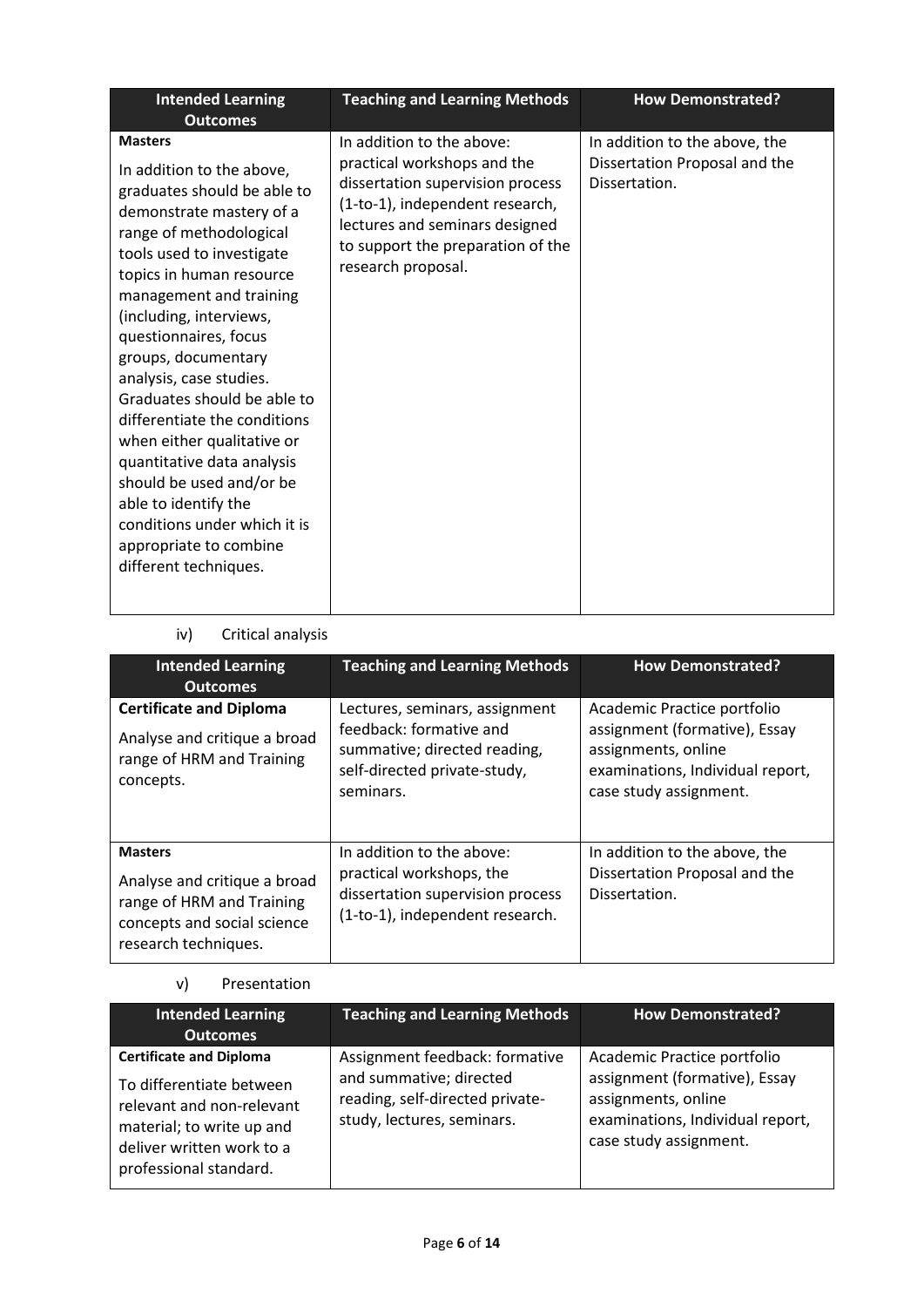| <b>Intended Learning</b><br><b>Outcomes</b>                                                                                                                                                   | <b>Teaching and Learning Methods</b>                                                                                         | <b>How Demonstrated?</b>                                                        |
|-----------------------------------------------------------------------------------------------------------------------------------------------------------------------------------------------|------------------------------------------------------------------------------------------------------------------------------|---------------------------------------------------------------------------------|
| <b>Masters</b><br>In addition to the above, to<br>arrange research material in<br>a manner appropriate to the<br>medium that is to be<br>assessed (i.e. research<br>proposal or dissertation) | In addition to the above:<br>practical workshops, the<br>dissertation supervision process<br>(1-to-1), independent research. | In addition to the above, the<br>Dissertation Proposal and the<br>Dissertation. |

# vi) Appraisal of evidence

| <b>Intended Learning</b><br><b>Outcomes</b>                                                                                                                                                                 | <b>Teaching and Learning Methods</b>                                                                                         | <b>How Demonstrated?</b>                                                                                                                          |
|-------------------------------------------------------------------------------------------------------------------------------------------------------------------------------------------------------------|------------------------------------------------------------------------------------------------------------------------------|---------------------------------------------------------------------------------------------------------------------------------------------------|
| <b>Certificate and Diploma</b><br>To assess the relevance and<br>quality of a range of primary<br>sources and secondary<br>literature. To analyse a<br>variety of complex HRM and<br><b>Training issues</b> | Lectures, seminars, assignment<br>feedback: formative and<br>summative; directed reading,<br>self-directed private-study.    | Academic Practice portfolio<br>assignment (formative), Essay<br>assignments, online<br>examinations, Individual report,<br>case study assignment. |
| <b>Masters</b><br>In addition to the above,<br>demonstrate an independent<br>level of inquiry at an<br>advanced level                                                                                       | In addition to the above:<br>practical workshops, the<br>dissertation supervision process<br>(1-to-1), independent research. | In addition to the above, the<br>dissertation.                                                                                                    |

# **Transferable skills**

## i) Research skills

| <b>Intended Learning</b>                                                                                                                                                  | <b>Teaching and Learning Methods</b>                                                                                      | <b>How Demonstrated?</b>                                                                                                                          |
|---------------------------------------------------------------------------------------------------------------------------------------------------------------------------|---------------------------------------------------------------------------------------------------------------------------|---------------------------------------------------------------------------------------------------------------------------------------------------|
| <b>Outcomes</b>                                                                                                                                                           |                                                                                                                           |                                                                                                                                                   |
| <b>Certificate and Diploma</b><br>To locate, select and<br>organise relevant evidence<br>for assessments; to construct<br>logical, focused and clearly<br>written essays. | Lectures, seminars, assignment<br>feedback: formative and<br>summative; directed reading,<br>self-directed private-study. | Academic Practice portfolio<br>assignment (formative), Essay<br>assignments, online<br>examinations, Individual report,<br>case study assignment. |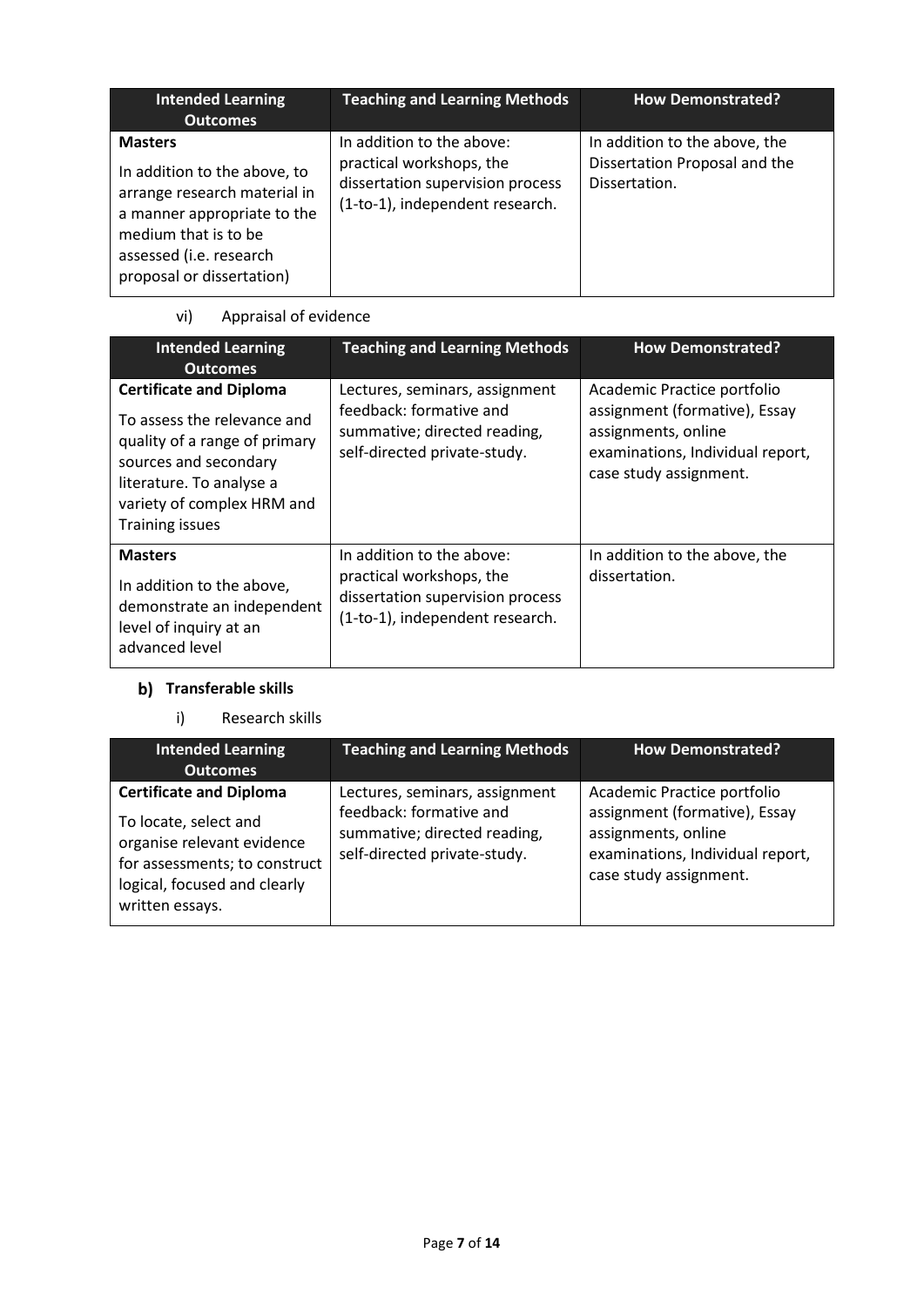| <b>Intended Learning</b><br><b>Outcomes</b>                                                                                                                                                                                                                                                                                                                                                                    | <b>Teaching and Learning Methods</b>                                                                                         | <b>How Demonstrated?</b>                                                        |
|----------------------------------------------------------------------------------------------------------------------------------------------------------------------------------------------------------------------------------------------------------------------------------------------------------------------------------------------------------------------------------------------------------------|------------------------------------------------------------------------------------------------------------------------------|---------------------------------------------------------------------------------|
| <b>Masters</b><br>In addition to the above, to<br>construct research projects<br>based on focused research<br>questions, conduct<br>significant background<br>research and literature<br>surveys, collect and analyse<br>data which is relevant to<br>research questions, report<br>on findings, critiquing the<br>data from competing<br>viewpoints, construct a<br>critical argument at an<br>advanced level | In addition to the above:<br>practical workshops, the<br>dissertation supervision process<br>(1-to-1), independent research. | In addition to the above, the<br>Dissertation Proposal and the<br>Dissertation. |

ii) Communication skills

| <b>Intended Learning</b><br><b>Outcomes</b>                                                                                                                                                                                                                        | <b>Teaching and Learning Methods</b>                                                                                         | <b>How Demonstrated?</b><br>Written skills to be assessed using<br>the Academic Practice portfolio<br>assignment, essay assignments,<br>case study assignment, individual<br>report, and online examinations.<br>Oral skills to be assessed using<br>formative assessment based on<br>informal qualitative feedback on<br>content and performance from<br>teacher and peers in small group<br>seminars. |  |
|--------------------------------------------------------------------------------------------------------------------------------------------------------------------------------------------------------------------------------------------------------------------|------------------------------------------------------------------------------------------------------------------------------|---------------------------------------------------------------------------------------------------------------------------------------------------------------------------------------------------------------------------------------------------------------------------------------------------------------------------------------------------------------------------------------------------------|--|
| <b>Certificate and Diploma</b><br>Critically discuss relevant<br>information in an essay<br>format in response to<br>written questions; write with<br>clarity and precision; prepare<br>short oral presentations in<br>small groups and respond to<br>questioning. | Lectures, seminars, assignment<br>feedback: formative and<br>summative; directed reading,<br>self-directed private-study.    |                                                                                                                                                                                                                                                                                                                                                                                                         |  |
| <b>Masters</b><br>In addition to the above,<br>construct a dissertation that<br>is logically structured and<br>written with clarity and<br>precision.                                                                                                              | In addition to the above:<br>practical workshops, the<br>dissertation supervision process<br>(1-to-1), independent research. | In addition to the above, the<br>dissertation.                                                                                                                                                                                                                                                                                                                                                          |  |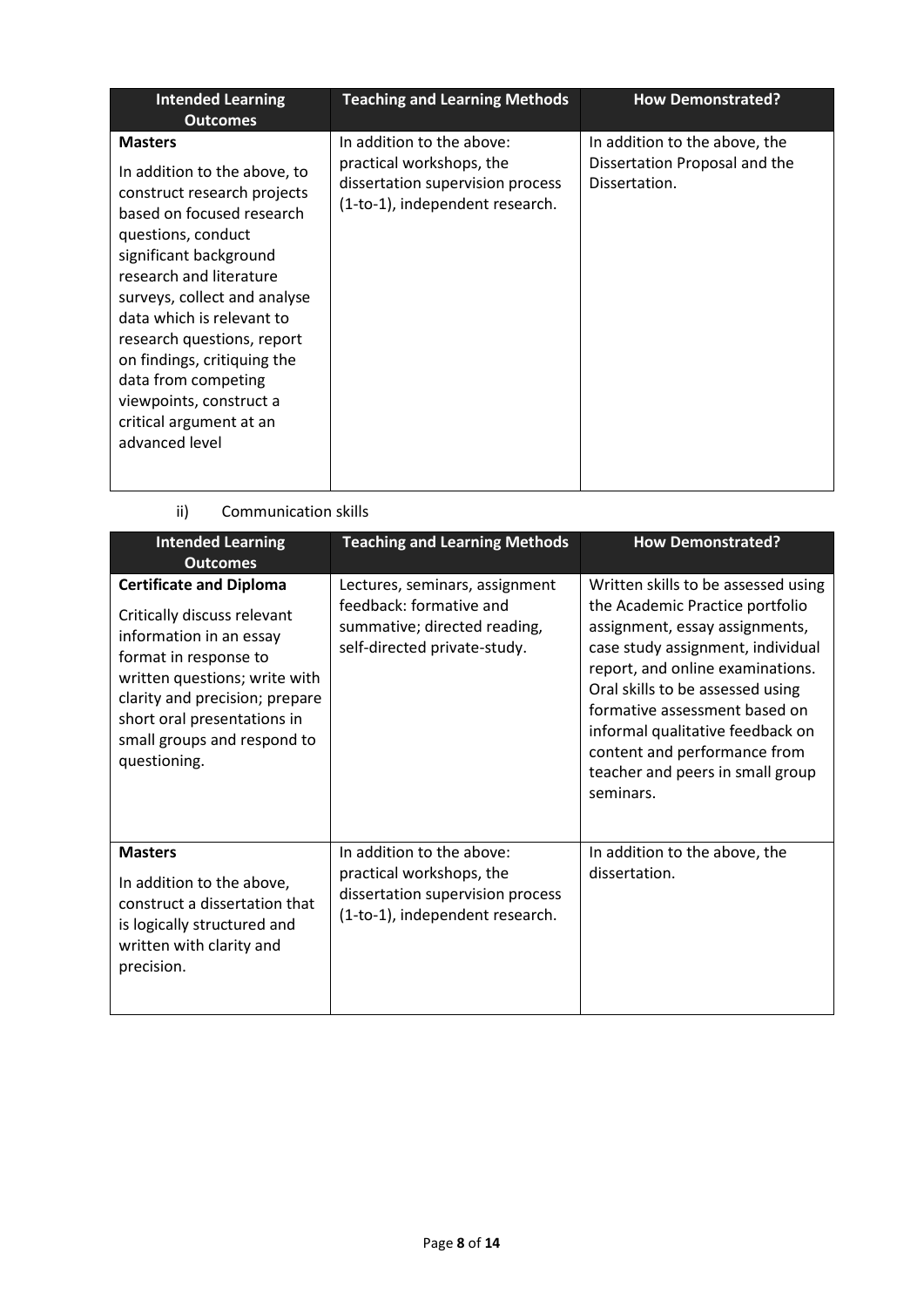# iii) Data presentation

| <b>Intended Learning</b><br><b>Outcomes</b>                                                                                     | <b>Teaching and Learning Methods</b>                                                                                         | <b>How Demonstrated?</b>                                                                                                                          |  |
|---------------------------------------------------------------------------------------------------------------------------------|------------------------------------------------------------------------------------------------------------------------------|---------------------------------------------------------------------------------------------------------------------------------------------------|--|
| <b>Certificate and Diploma</b><br>To synthesise secondary<br>research data into coherent<br>and sustained written<br>arguments. | Lectures, assignment feedback:<br>formative and summative;<br>directed reading, self-directed<br>private-study.              | Academic Practice portfolio<br>assignment (formative), Essay<br>assignments, online<br>examinations, Individual report,<br>case study assignment. |  |
| <b>Masters</b><br>To arrange primary research<br>data into narrative, graphical<br>and statistical summaries<br>where relevant. | In addition to the above:<br>practical workshops, the<br>dissertation supervision process<br>(1-to-1), independent research. | In addition to the above, the<br>dissertation.                                                                                                    |  |

| <b>Intended Learning</b><br><b>Outcomes</b>                                                                                                                                                        | <b>Teaching and Learning Methods</b>                                                                                                                                                          | <b>How Demonstrated?</b>                                                                                                                          |
|----------------------------------------------------------------------------------------------------------------------------------------------------------------------------------------------------|-----------------------------------------------------------------------------------------------------------------------------------------------------------------------------------------------|---------------------------------------------------------------------------------------------------------------------------------------------------|
| <b>Certificate and Diploma</b><br>To retrieve and present<br>information using<br>appropriate information<br>technology, for example<br>bibliographic software, and<br>subject specific databases. | Lectures in the induction module<br>(Academic Practice) from the<br>Programme Leader and Library<br>Personnel; Online resources<br>produced by the Library and the<br>Academic Skills Centre. | Academic Practice portfolio<br>assignment (formative), Essay<br>assignments, online<br>examinations, Individual report,<br>case study assignment. |
| <b>Masters</b><br>In addition to the above, to<br>operate, if necessary, data<br>analysis software that is<br>relevant to their dissertation<br>(e.g. SPSS or NVivo).                              | In addition to the above:<br>practical workshops, the<br>dissertation supervision process<br>(1-to-1), independent research.                                                                  | In addition to the above, the<br>dissertation.                                                                                                    |

| iv)<br>Information technology |  |
|-------------------------------|--|
|-------------------------------|--|

| <b>Intended Learning</b><br><b>Outcomes</b>                                                                                        | <b>Teaching and Learning Methods</b>                                                                                         | <b>How Demonstrated?</b>                                                        |
|------------------------------------------------------------------------------------------------------------------------------------|------------------------------------------------------------------------------------------------------------------------------|---------------------------------------------------------------------------------|
| Certificate, Diploma<br>To analyse, construct and<br>advocate solutions to<br>problems.                                            | Lectures, seminars, assignment<br>feedback: formative and<br>summative; directed reading,<br>self-directed private-study.    | Individual report, case study<br>assignment.                                    |
| <b>Masters</b><br>To analyse, construct and<br>advocate solutions to<br>problems in relation to a<br>specific HR / Training issue. | In addition to the above:<br>practical workshops, the<br>dissertation supervision process<br>(1-to-1), independent research. | In addition to the above, the<br>Dissertation proposal and the<br>Dissertation. |

## v) Problem solving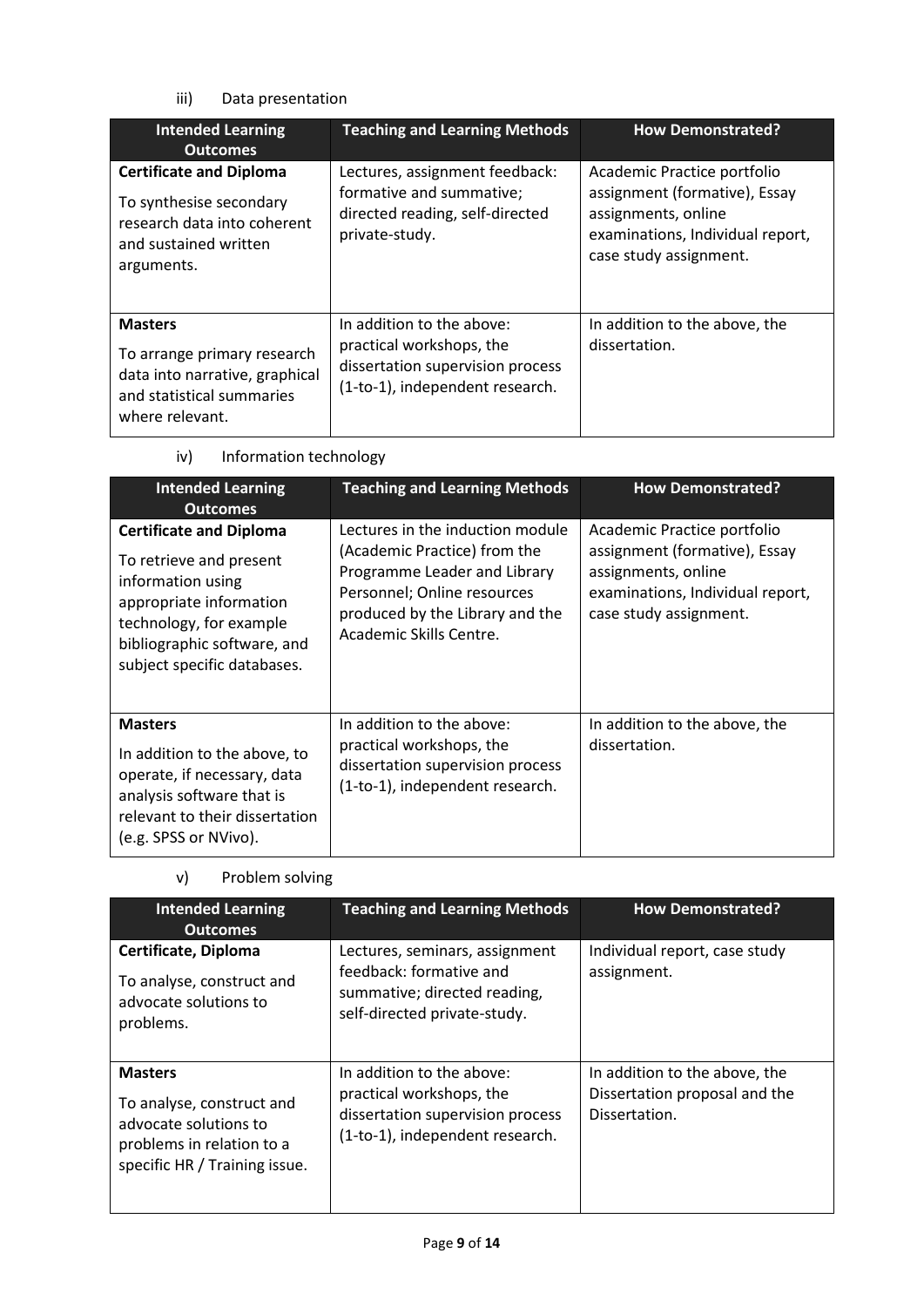# vi) Working relationships

| <b>Intended Learning</b><br><b>Outcomes</b>                                                                                                  | <b>Teaching and Learning Methods</b>                                                                                                                                                                                                   | <b>How Demonstrated?</b>                                                                                                                                                                          |  |
|----------------------------------------------------------------------------------------------------------------------------------------------|----------------------------------------------------------------------------------------------------------------------------------------------------------------------------------------------------------------------------------------|---------------------------------------------------------------------------------------------------------------------------------------------------------------------------------------------------|--|
| <b>Certificate and Diploma</b><br>To work collaboratively as<br>part of a team; to contribute<br>and comment on ideas in<br>learning groups. | Participation in seminar activities<br>such as the preparation of short<br>presentations which may be<br>prepared in small groups;<br>commenting on the<br>presentations of others.                                                    | Formative assessment based on<br>informal qualitative feedback on<br>content and performance from<br>teacher and peers in seminars<br>and groups; Individual report<br>based on a group activity. |  |
| To predict how and when to<br>draw on the knowledge and<br>expertise of others                                                               | In addition to the above: the<br>establishment of a working<br>relationship with the dissertation<br>supervisor (or the resolution of<br>any problems through<br>consultation with the Personal<br>Tutor and the Programme<br>Leader). | In addition to the above, the<br>dissertation.                                                                                                                                                    |  |

# vii) Managing learning

| <b>Intended Learning</b><br><b>Outcomes</b>                                                                                                                                                                                                                                                   | <b>Teaching and Learning Methods</b>                                                                                                                                          | <b>How Demonstrated?</b>                                                                                                                          |
|-----------------------------------------------------------------------------------------------------------------------------------------------------------------------------------------------------------------------------------------------------------------------------------------------|-------------------------------------------------------------------------------------------------------------------------------------------------------------------------------|---------------------------------------------------------------------------------------------------------------------------------------------------|
| <b>Certificate and Diploma</b><br>To classify an extensive<br>literature and demonstrate<br>familiarity with subject-<br>relevant debates and<br>concepts. To timetable self-<br>directed study to ensure the<br>completion of assessment<br>tasks and manage the<br>related study work-load. | Lectures in the induction module<br>(Academic Practice); seminars;<br>self-directed private-study; self-<br>reflection on assignment<br>feedback; formative and<br>summative. | Academic Practice portfolio<br>assignment (formative), Essay<br>assignments, online<br>examinations, Individual report,<br>case study assignment. |
| <b>Masters</b><br>In addition to the above:<br>construct a credible research<br>project; construct a feasible<br>research timetable; carry out<br>independent research.                                                                                                                       | In addition to the above:<br>practical workshops, the<br>dissertation supervision process<br>(1-to-1), independent research.                                                  | In addition to the above, the<br>Dissertation proposal and the<br>Dissertation.                                                                   |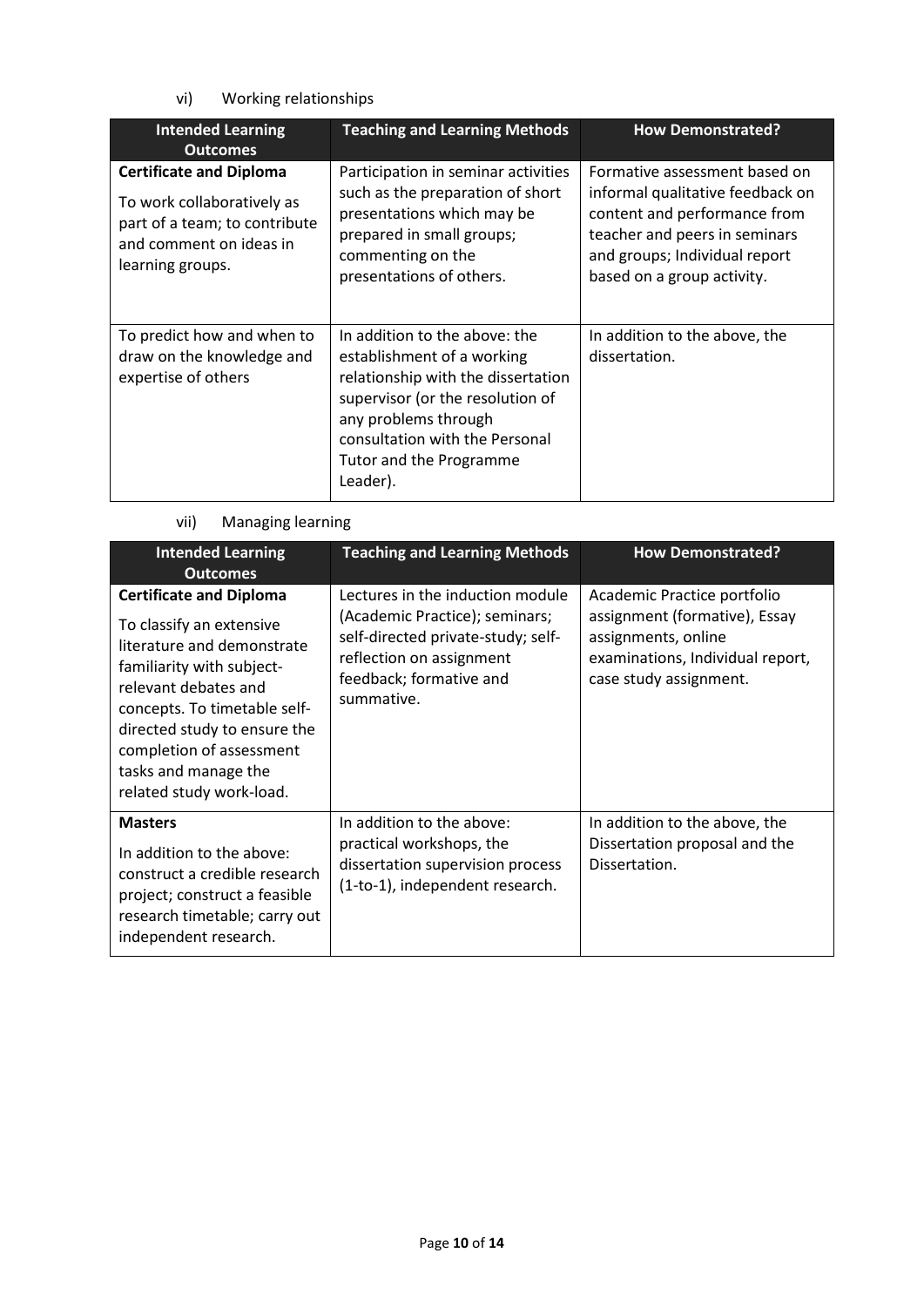viii) Career management

| <b>Intended Learning</b><br><b>Outcomes</b>                                                                                                                                                                                                                                      | <b>Teaching and Learning Methods</b>                                                                                                           | <b>How Demonstrated?</b>                                                                                                                              |
|----------------------------------------------------------------------------------------------------------------------------------------------------------------------------------------------------------------------------------------------------------------------------------|------------------------------------------------------------------------------------------------------------------------------------------------|-------------------------------------------------------------------------------------------------------------------------------------------------------|
| <b>Certificate and Diploma</b><br>To analyse personal progress<br>and development; to reflect<br>on strengths, interests,<br>motivation and skills; to<br>recognize achievements; to<br>reflect on international<br>relevance of the of the<br>modules for future<br>employment. | Personal tutor system, self-<br>reflection on assignment<br>feedback, lectures in the<br>induction module by careers<br>service professionals. | Formative assessment based on<br>informal qualitative feedback<br>from personal tutor, formative<br>assessment from careers service<br>professionals. |
| <b>Masters</b><br>In addition to the above: if<br>appropriate, to research an<br>area which may be relevant<br>to the student's career<br>preferences                                                                                                                            | In addition to the above:<br>practical workshops, the<br>dissertation supervision process<br>(1-to-1), independent research.                   | In addition to the above, the<br>Dissertation proposal and the<br>Dissertation.                                                                       |

### **10. Special features**

The programme is subject to CIPD accreditation requirements.

### **11. Indicators of programme quality**

The programme is accredited by the CIPD and subject to university regulations on external examination. Student evaluations and feedback via LUMES, and staff-student committees.

### **12. Criteria for award and classification**

This programme follows the standard scheme of taught postgraduate award and classification set out i[n Senate Regulations](http://www.le.ac.uk/senate-regulations) – see the version of *Senate Regulation 6 governing taught postgraduate programmes of study* relevant to year of entry.

### **13. Progression points**

As defined i[n Senate Regulations](http://www.le.ac.uk/senate-regulation6) - refer to the version of *Senate Regulation 6 governing taught postgraduate programmes of study* relevant to year of entry.

In cases where a student has failed to meet a requirement to progress he or she will be required to withdraw from the course and a recommendation will be made to the Board of Examiners for an intermediate/exit award where appropriate.

### **14. Rules relating to re-sits or re-submissions**

As defined i[n Senate Regulations](http://www.le.ac.uk/senate-regulation6) - refer to the version of *Senate Regulation 6 governing taught postgraduate programmes of study* relevant to year of entry.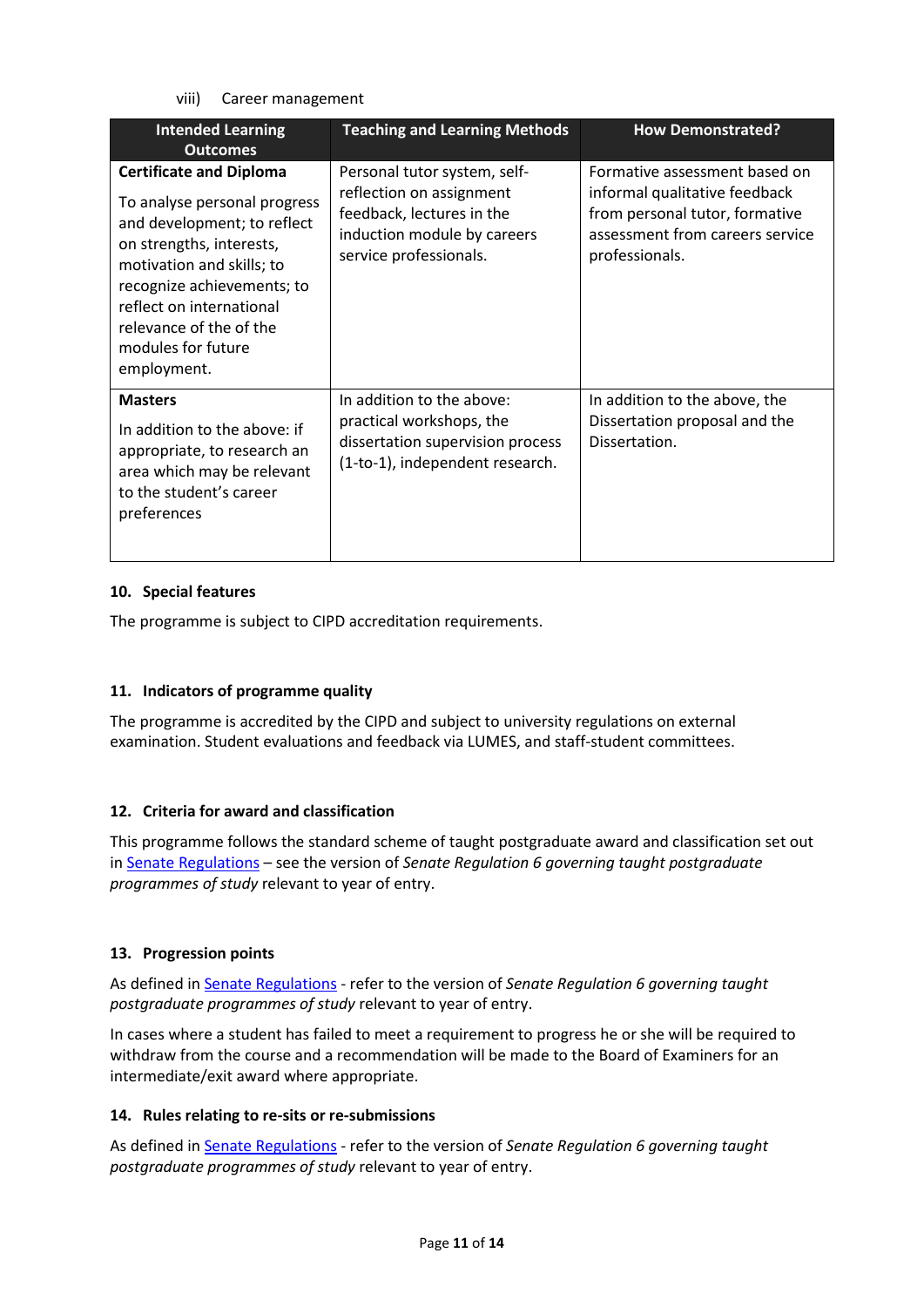# **15. External Examiners reports**

The details of the External Examiner(s) for this programme and the most recent External Examiners' reports for this programme can be found at **exampapers@Leicester** [log-in required]

### **16. Additional features** (e.g. timetable for admissions)

n/a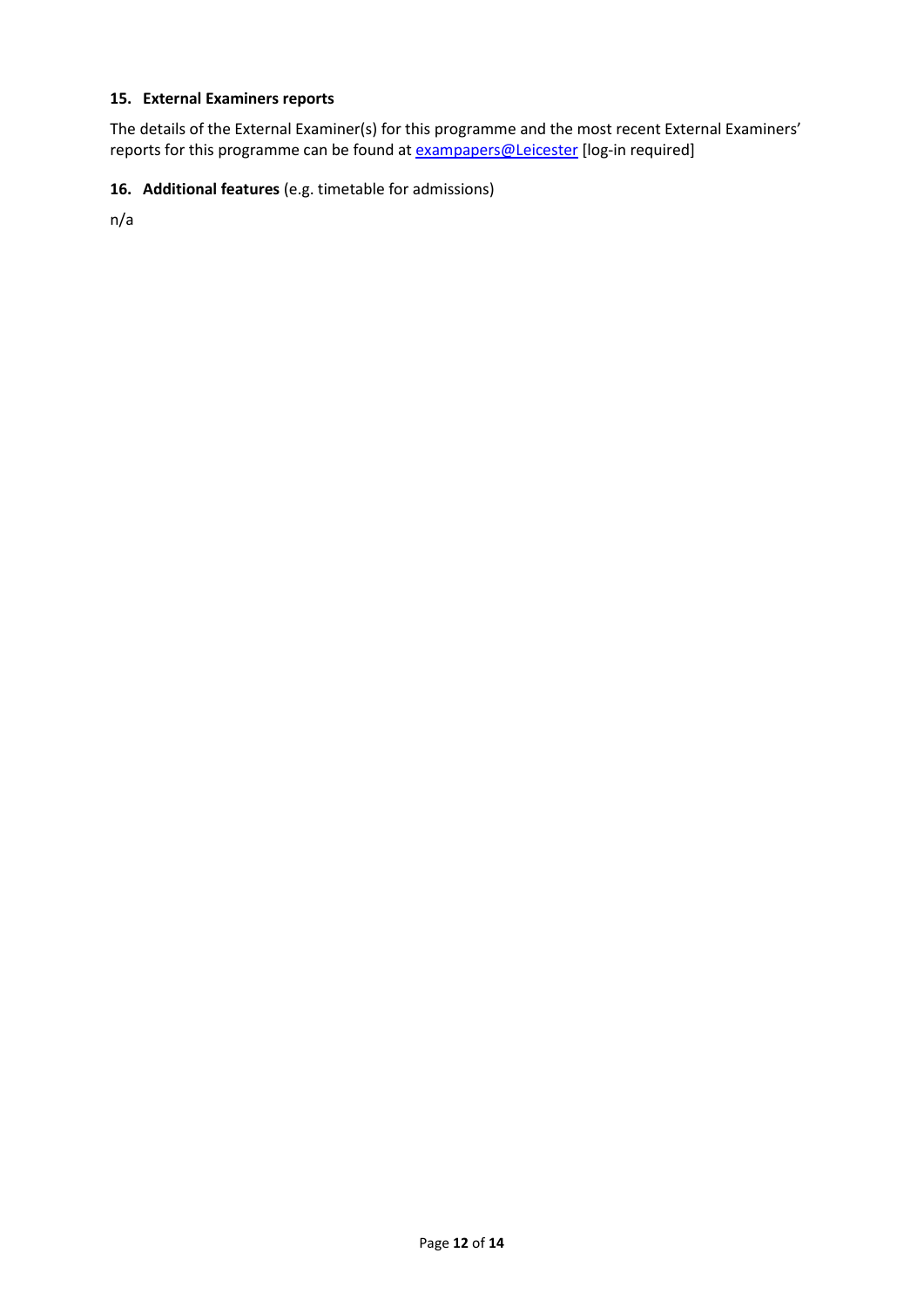

# **Programme Specification (Postgraduate) FOR ENTRY YEAR:** Choose an item.

**Date created:** Click or tap here to enter text. **Last amended:** Click or tap to enter a date. **Version no.** Choose an item.

# **Appendix 1: Programme structure (programme regulations)**

The University regularly reviews its programmes and modules to ensure that they reflect the current status of the discipline and offer the best learning experience to students. On occasion, it may be necessary to alter particular aspects of a course or module.

MSc Human Resource Management and Training

### **Credit breakdown**

| <b>Status</b>        | <b>Year long</b>   | Semester 1         | Semester 2         | <b>Other delivery</b><br>period |
|----------------------|--------------------|--------------------|--------------------|---------------------------------|
| Core taught          | n/a                | 60 credits         | 60 credits         | n/a                             |
| Optional             | n/a                | n/a                | n/a                | n/a                             |
| Dissertation/project | Choose an<br>item. | Choose an<br>item. | Choose an<br>item. | 60 credits                      |

Choose an item. credits in total

#### Updates to the programme

**Managing Change and Technology at Work** replacing **Personal and Research Skills for HR Practitioners**